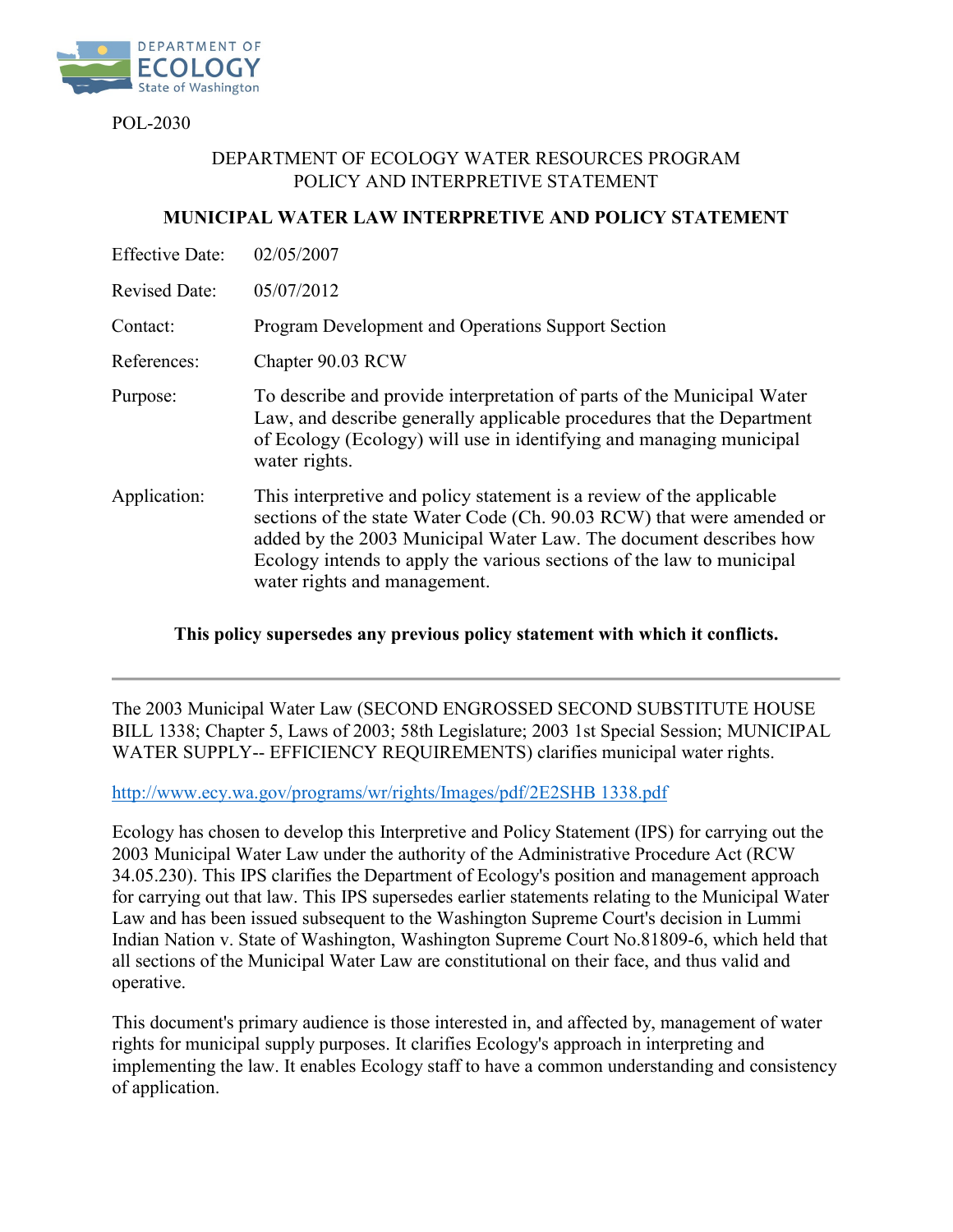Wherever possible, Ecology's goal is to be consistent in review and decisions on municipal water supply issues. While the following statements address many situations, exceptions based on caseby-case review may arise that do not conform to these statements. This interpretive and policy statement interprets the 2003 Municipal Water Law but is not a formal rule adopted through a rulemaking process. Thus, pursuant to RCW 34.05.230(1) this interpretive and policy statement is advisory only.

This document is organized by sections of the Water Code (Ch. 90.03 RCW) added or amended by SESSHB 1338. Each of the sections states what Ecology believes the section addresses, what it means, and how Ecology will apply that section.

# **RCW 90.03.015(3) & (4): Definitions of "Municipal Water Supplier" and "Municipal Water Supply Purposes"**

This section defines water rights that are for municipal water supply purposes.

- 1. Municipal water suppliers can hold water rights for municipal water supply purposes.
- 2. Municipal water suppliers can hold water rights that are not for municipal water supply purposes.
- 3. Ecology evaluates conformance with the definitions in this section on an individual water right basis. In reviewing individual water rights however, relationships between water rights must be identified and given consideration. Such relationships between water rights include but are not limited to "alternate" and other linkages (as more fully described in paragraph 9 below).
- 4. If one purpose of use on a water right is for a municipal water supply purpose, then another purpose of use under the same water right is for a municipal water supply purpose when it is a use generally associated with a municipality.
- 5. Beneficial purposes of use generally associated with a municipality include but are not limited to residential, governmental or governmental proprietary, commercial, industrial, irrigation of parks and open spaces, institutional, landscaping, fire flow, water system maintenance and repair, and the uses described in RCW 90.03.550.
- 6. If a municipal water supplier holds one water right that is for municipal water supply purposes, other water rights held by the municipal water supplier may or may not qualify as rights for municipal water supply purposes.
- 7. If a municipal water supplier holds or acquires a water right not for municipal water supply purposes, the purpose of use may be changed to municipal water supply purposes under RCW 90.03.380. The statutory tests for a change must be satisfied. Also, the beneficial use following the change must meet a definition in this section. Changes under RCW 90.03.380 require a tentative determination of the extent and validity of the water right proposed for transfer or change.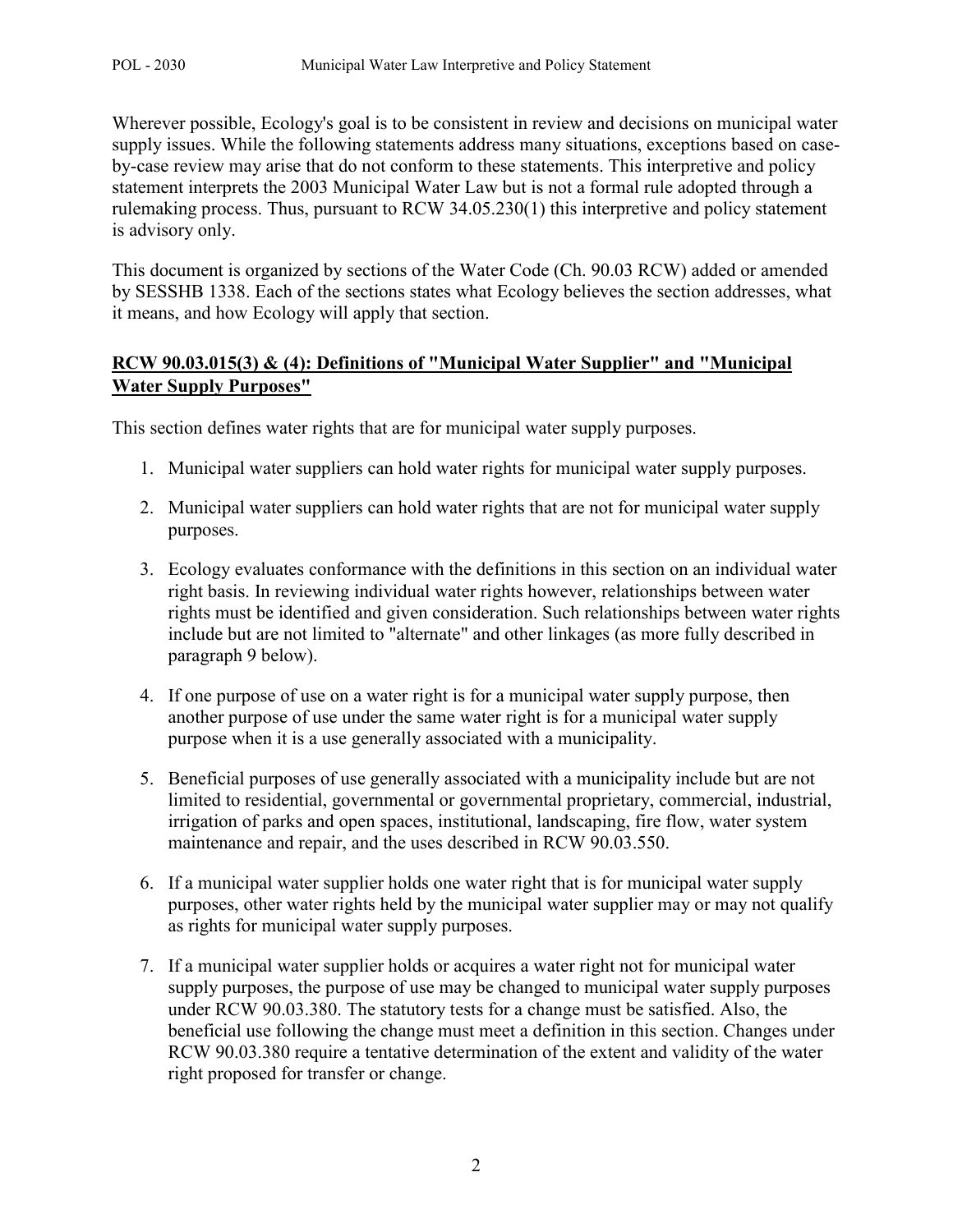- 8. In general, agricultural irrigation purpose of use and daily purpose of use water rights held or acquired by a municipal water supplier cannot be conformed as rights for municipal water supply purposes. These purposes are not generally associated with the use of water within a municipality. Water rights for other purposes of use may also fall into this exclusive group. These situations will be considered by Ecology on a case-bycase basis. [See "conformed water right" definition in the section concerning RCW 90.03.560, below.] Water rights for non-municipal purposes that cannot be conformed can still be changed to municipal purposes by filing and having approved an application for a water right change or amendment.
- 9. Ecology interprets the statute as requiring active compliance by conformance with the beneficial use definitions in RCW 90.03.015(4). Examples of conformance with the definitions include but are not limited to the following:
	- a. Conformance with the definition occurs where a water right holder uses water for one or more of the categories of beneficial use included in the definition of a water right for municipal water supply purposes (e.g. the residential connection or nonresident population thresholds under RCW 90.03.015).
	- b. If the water right holder is a public water system participating in the water system planning process, then conformance with the definition occurs when the water right is identified as being held for existing customers, future growth or supply needs, standby/reserve, backup or emergency, or other reasonable future use in a water system plan (WAC 246-290-100), project report (WAC 246-290- 110), construction document (WAC 246-290-120), source approval (WAC 246-290- 130), existing system as-built approval (WAC 246-290-140), or coordinated water system plan (WAC 246-293) as approved by the Department of Health, or a small water system management program (WAC 246- 290-105) as required by the Department of Health.
	- c. A water right authorized for one or more of the categories of beneficial use included in the definition of municipal water supply purposes that has been integrated or consolidated through Ecology action(s) or statutory procedure(s) (e.g. new permit, change decision, replacement or new additional well, showing of compliance under RCW 90.44.100(3), consolidation of rights for exempt wells under RCW 90.44.105) such that two or more water rights or water sources have alternate, well field, non-additive (formerly "supplemental"), or other relationships will be recognized as in conformance with the definitions.
	- d. If a water right does not meet the definition of a water right for municipal water supply purposes for 5 or more years, or does not otherwise qualify for the relinquishment exception under RCW 90.14.140(2)(d), then the water right would be valid only to the extent it had been beneficially used during that period, with any non-use resulting in relinquishment of the right unless the non-use is excused by one of the other exemptions to relinquishment provided under RCW 90.14.140.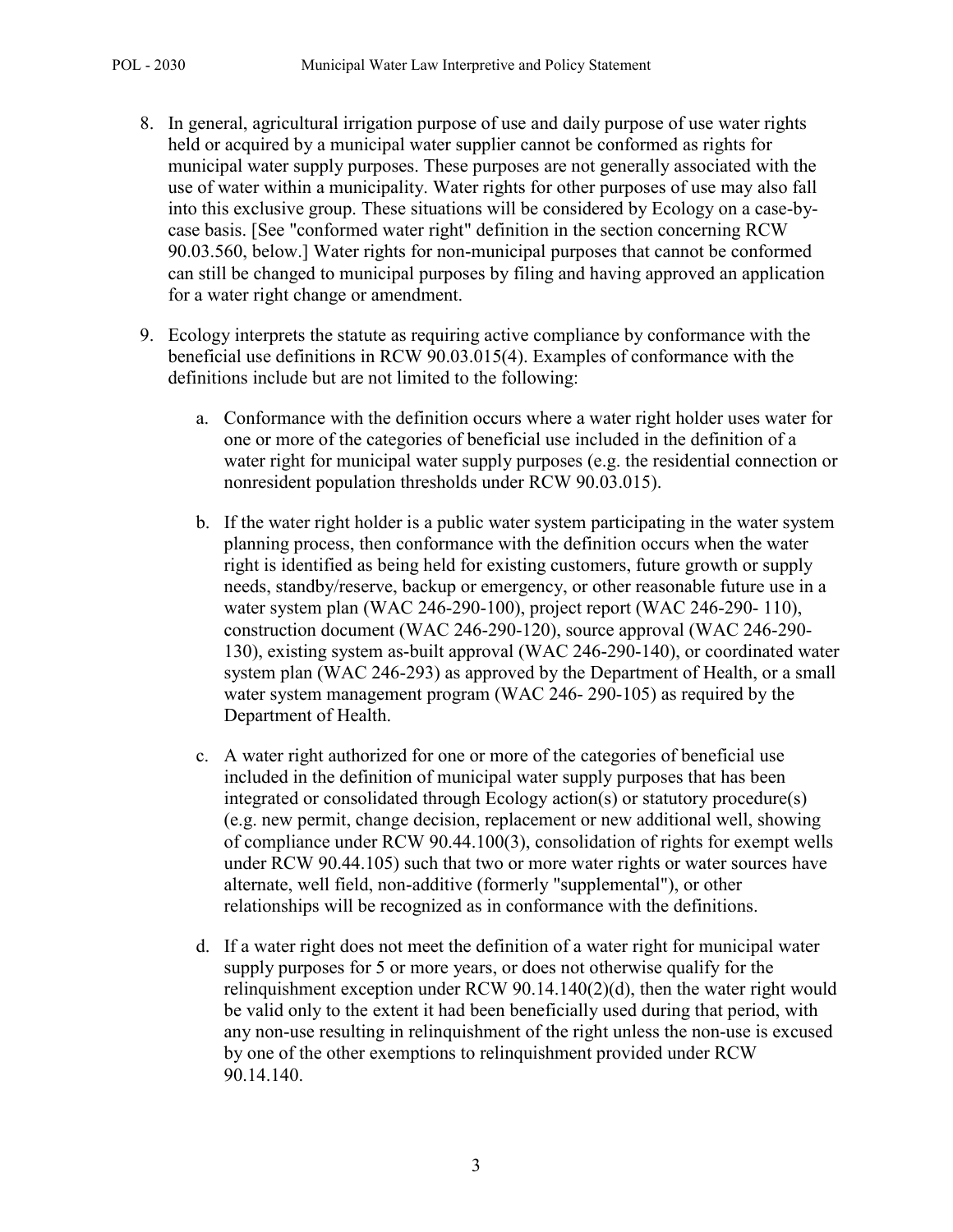# **RCW 90.03.015(4)(a): Definitions – Defines Required Number of Residential Connections and Non-Residential Population for Municipal Water Supply Rights**

The statutory definitions in this subsection do not exactly match the Department of Health rules for Group A water systems under WAC 246-290-020.

- 1. In this section, we provide examples of water systems that might or might not be considered municipal water suppliers holding water rights for municipal water supply purposes. Whether or not the particular system is considered municipal or not depends on the specific fact pattern.
- 2. RCW 90.03.015(4)(a) provides statutory definitions for municipal water suppliers holding water rights for municipal water supply purposes. These definitions overlap Department of Health rules for Group A water systems, but they are not exactly the same.
- 3. All municipal water suppliers under this section are Group A water systems. However, not all Group A water systems are municipal water suppliers.
- 4. One difference between the definition in this section and Department of Health rules for Group A water systems is the statute requires 15 or more residential connections. The Department of Health rules consider both residential and non-residential connections. Therefore, a water right serving 15 homes would be for municipal water supply purposes but a water right serving 14 homes and a business would not. It does not meet the "municipal" definition, because it does not meet the "residential' criterion. However, both would be Group A water systems.
- 5. The statute does not define the term residential service connection. Ecology considers this term to be as defined in Department of Health rules for Group A community water systems in WAC 246-290-020. The definition reads: "service connections used by yearround residents for one hundred eighty or more days within a calendar year". This is a subset of Department of Health's general definition of a service connection in WAC 246- 290-0 I0, i.e. a connection to a public water system serving both residential and nonresidential populations. By contrast, the Municipal Water Law only considers residential service connections.
- 6. Ecology interprets the term "connection" in a manner consistent with Department of Health rules. This includes provisions for alternative means of calculating the number of connections for a Group A water system. This can include counting "equivalent residential units" within a building. The determination on number of residential units (connections) is done on a case-by-case basis.
- 7. In general, the following Group A water systems could be examples of municipal water suppliers because the statutory definitions are equivalent to those adopted in rule by the Department of Health: a city, subdivision, mobile home park, or water association. The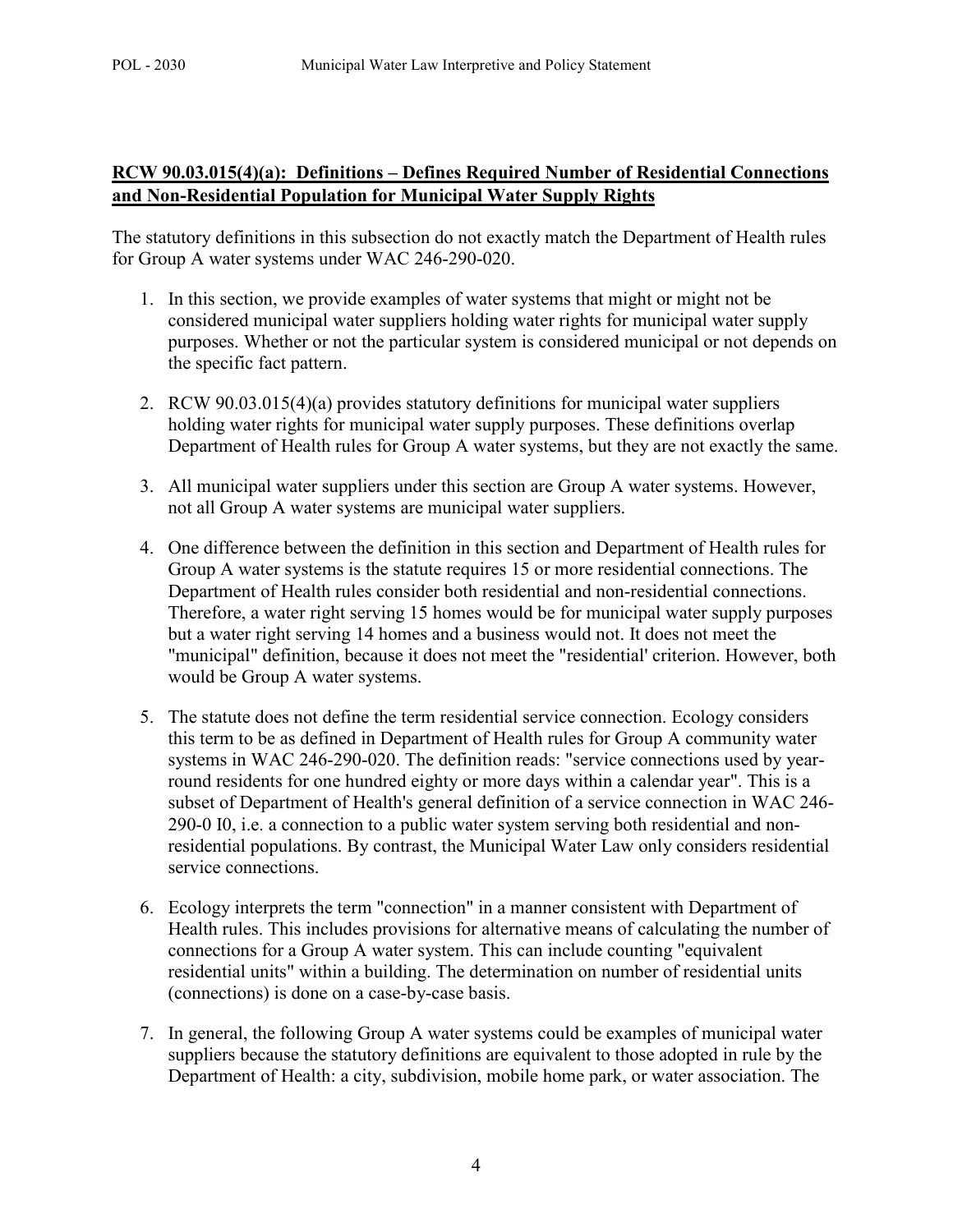decisions on whether systems hold water rights for municipal supply purposes depend on the particular factual situations.

8. Another difference between the statutory definition and Department of Health rules for Group A water systems is the statute does not include a definition for residential populations but Department of Health rules do.

For example, under WAC 246-290-020, a water system can be classified as a Group A community system if it serves at least 25 residents for 180 or more days within a calendar year. This is regardless of the number of connections. A water right serving such a system would not be for municipal water supply purposes under this section because the statute does not contain an equivalent definition. There are stand-alone Group A community water systems that, under particular factual situations, may not be municipal water suppliers because of this difference. These types of systems could include some colleges, nursing homes, or other residential facilities.

- 9. The Municipal Water Law does not include a minimum service connection requirement for nonresidential connections. RCW 90.03.015(4)(a) defines a water right for municipal water supply pt1rposes in terms of nonresidential populations (residential use of water for a nonresidential population of, on average, at least twenty-five people for at least sixty days a year). Therefore, this category includes some Group A non-community systems and excludes others, depending upon particular factual situations.
- 10. Ecology interprets the phrase "residential use of water for a nonresidential population" to mean that the full range of residential water uses (e.g. drinking, cooking, cleaning, sanitation) are provided under the water right. Further, such service is for temporary domiciles for non-residents (an average of 25 or more people living there for more than 60 days per year). Examples of Group A non-community systems that might hold water rights for municipal water supply purpose under this section under particular factual situations could include vacation homes and tempora1y farm worker housing.
- 11. The following Group A non-community systems would not typically hold rights under RCW 90,03.015(4)(a) for municipal water supply purposes under the residential water use for a non-resident population definition:
	- Schools
	- Daycares
	- Churches
	- Campgrounds
	- Fairgrounds
	- Restaurants
	- Businesses
	- Factories

Actual determination of whether such systems hold water rights for municipal supply purposes will depend upon the particular factual situations.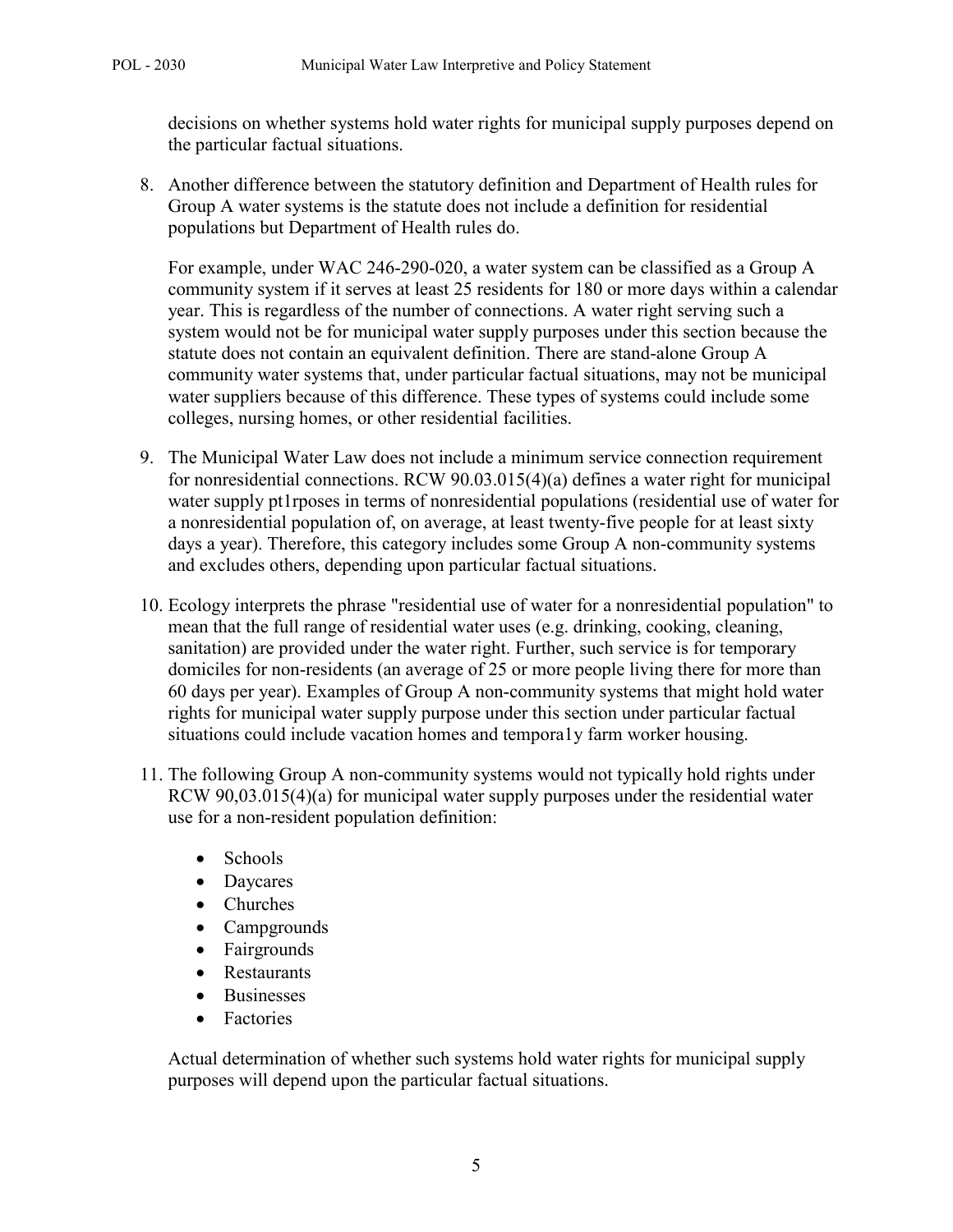12. Group B water systems are also defined in WAC 246-290-020 and are public water systems smaller than Group A systems, either in terms of connections or population. Water rights serving Group B water systems do not qualify as water rights for municipal water supply purposes under RCW 90.03.015(4)(a).

#### **RCW 90.03.015(4)(b): Governmental Entities and Governmental Purposes**

Defines water rights for municipal water supply purposes for a specific group of governmental entities.

- 1. The governmental entities listed in this subsection constitute an exclusive list. Those entities are:
	- Cities
	- Towns
	- Public utility districts
	- Counties
	- Sewer districts
	- Water districts

If an entity is not on the list, it is not a municipal water supplier for the purpose of this subsection. For example, neither a port district nor an irrigation district qualify as municipal water suppliers under RCW 90.03.015(4)(b)).

- 2. Governmental and governmental proprietary purposes generally refer to those purposes listed at the end of RCW 90.03.015(4), including, but not limited to:
	- Commercial
	- Industrial
	- Irrigation of parks and open spaces
	- Institutional
	- Landscaping
	- Fire flow
	- Water system maintenance and repair
	- Related purposes
- 3. A governmental or non-governmental entity not qualifying as a municipal water supplier under this subsection (e.g. a port district or irrigation district) may qualify under another subsection of RCW 90.03.015. However, domestic use rights issued to or acquired by a city, town, public utility district, county, sewer district, or water district that do not qualify as municipal under the more specific requirements of RCW 90.03.015(4)(a) cannot qualify under the more general "governmental or governmental proprietary purposes" standard of RCW 90.03.015(b).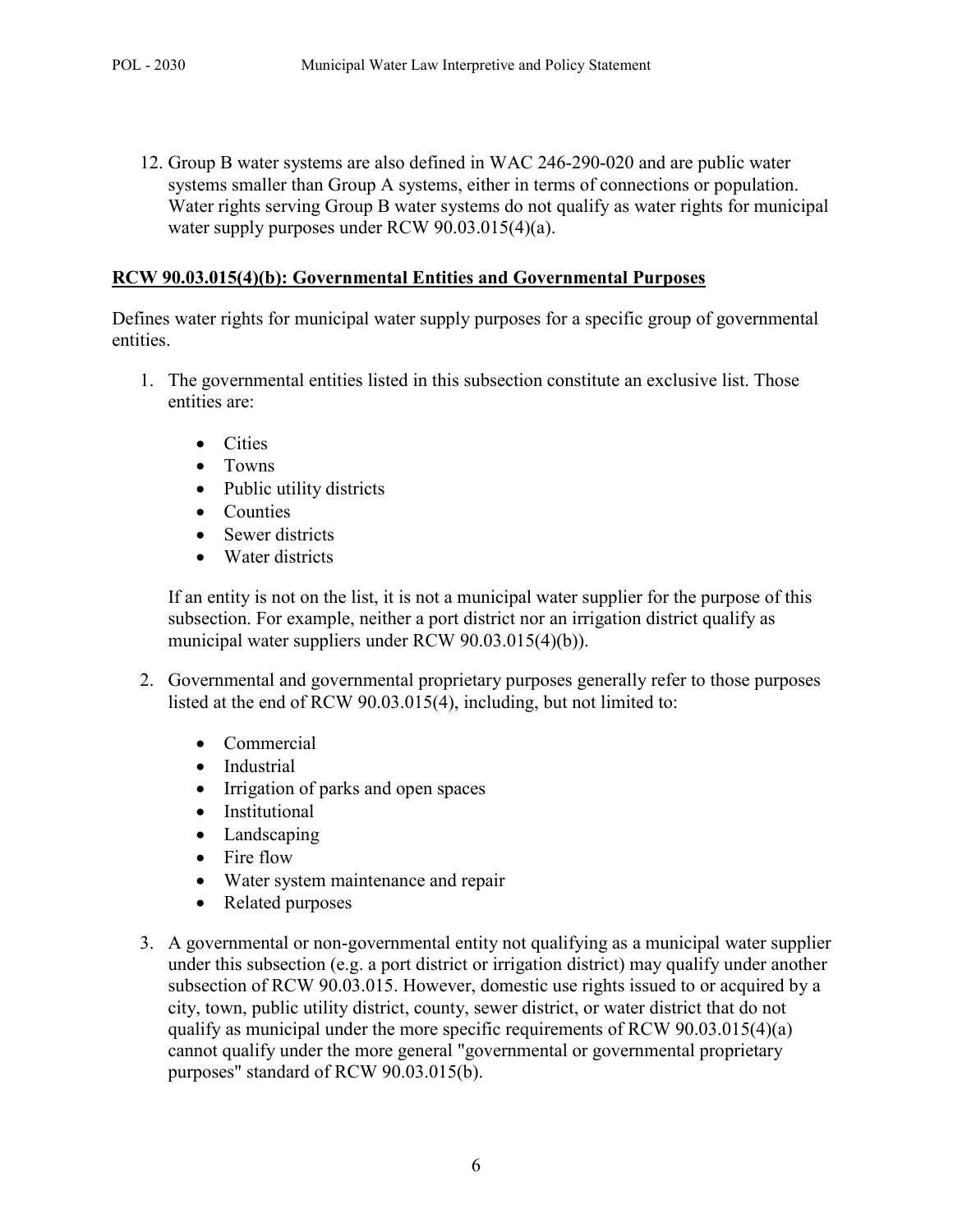4. When considering whether a water right qualifies for a governmental purpose under this section (e.g. irrigation of parks), Ecology considers the entity that was originally issued the water right, as well as the current owner of the right.

For example, if a water right was issued for irrigation of parks (or another governmental purpose) to a "governmental entity", then the right is for a municipal water supply purpose. However, if the same right were issued to a non-governmental entity (e.g. a private developer) and later acquired by a "governmental entity", then the right would need to be changed to municipal water supply purposes under RCW 90.03.380. The right as issued did not then qualify as a municipal water supply purpose water right.

5. Municipal water rights held by entities listed in RCW 90.03.015(4) (b) may include agricultural irrigation as a governmental purpose under an existing municipal water supply purpose water right, if such an entity has statutory authority to provide agricultural irrigation water and the entity has used the right, at least in part, for agricultural irrigation since the time the right was issued.

### **RCW 90.03.260(4) & (5): Applications – Numbers of Connections and Population**

These subsections provide that the maximum population or number of connection specified on an application or any subsequent water right documents for a municipal water supply right is no longer a limitation of the water right. The municipal water supplier must have an approved water system plan or an approval from the Department of Health to serve a specified number of service connections to not be subject to this limit. These subsections do not relate to water rights documented by statements of water right claims.

- 1. If a water system serving 15 or more existing residential service connections has a water right for community or multiple domestic supply, and the number of connections has been authorized by the Department of Health, the water right is for municipal water supply purposes and any population or connection limitations that may appear in water right documents are not limiting. Rather, the maximum instantaneous quantity (Qi) and annual quantity (Qa) are the controlling numbers.
- 2. If a water system serving less than 15 existing residential service connections has a water right that issued for a project proposing more than 15 residential service connections, and any number of connections specified on the application or any subsequent water right documents is 15 or greater, then such a water right may be conformed as a right for municipal water supply purposes under RCW 90.03.560. This conformance must follow actual physical service to at least 15 residential service connections.
- 3. If a water system serving less than 15 existing residential service connections has a water right that issued for a project proposing fewer than 15 residential service connections, and any number of connections specified on the application or any subsequent water right documents is 14 or less, then the number of connections specified on the application or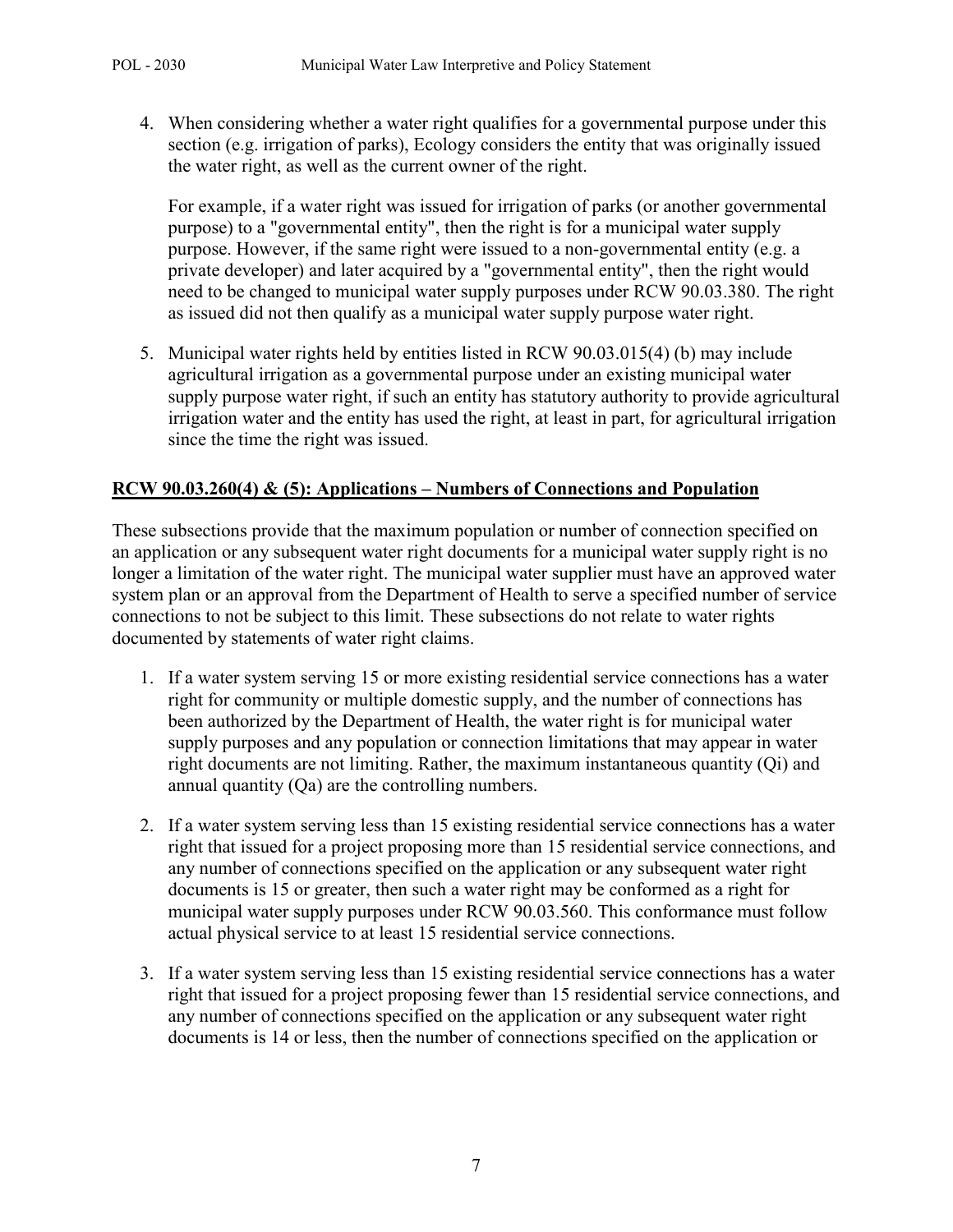l

any subsequent water right documents is a limitation on the water right.<sup>[1](#page-7-0)</sup> Only a sufficient quantity of water necessary to serve those connections is authorized.

- 4. If a water system that qualifies as a municipal water supplier under RCW 90.03.015(3) physically consolidates another water system into its distribution system, or takes ownership of another water system and acquires a community or multiple domestic supply water right that was held by the acquired water system for a project proposing fewer than 15 residential service connections, then the number of connections specified on the application or any subsequent water right documents of the acquired system is not limiting, so long as the municipal water supplier receives a water system plan or other approval from the Department of Health to serve an authorized number of connections.
- 5. If a water system is providing water for residential use to a nonresidential population numbering less than an average of 25 people for sixty or more days per year, under a water right issued for a project proposing residential use of water to a nonresidential population for an average of greater than 25 people for sixty or more days per year, then such a water right may be conformed as a right for municipal water supply purposes under RCW 90.03.560 following actual service to an average of 25 or more people for sixty or more days per year.
- 6. If a water system is providing water for residential use to a nonresidential population numbering less than an average of 25 people for sixty or more days per year, under a water right issued for a project proposing residential use to a nonresidential population for an average of less than 25 people for sixty or more days per year, then the population intended to be served by the water right is a limitation on the water right and only a sufficient quantity of water necessary to serve that population is authorized.

# **RCW 90.03.330(2): Appropriation Procedure – Water Right Certificate: Exceptions to Prohibition of Revocation or Diminishment of Municipal Water Supply Purpose Water Right**

This section provides that Ecology may not revoke or diminish a water right for municipal water supply purposes documented by a certificate covered under RCW 90.03.330(3) except:

- When issuing certificates under RCW 90.03.240,
- Issuing certificates following changes, transfers, or amendments under RCW 90.03.380 or 90.44.100, or
- If Ecology determines a ce1tificate was issued with ministerial errors or obtained through misrepresentation.

<span id="page-7-0"></span><sup>&</sup>lt;sup>1</sup> "Such a water right does not qualify as a right for municipal supply purposes. Changing the purpose of use of such a water right to municipal supply purposes would require approval of an application to change the purpose of use of the right, which, under RCW 90.44. l00, is not permissible for an unperfected inchoate groundwater right."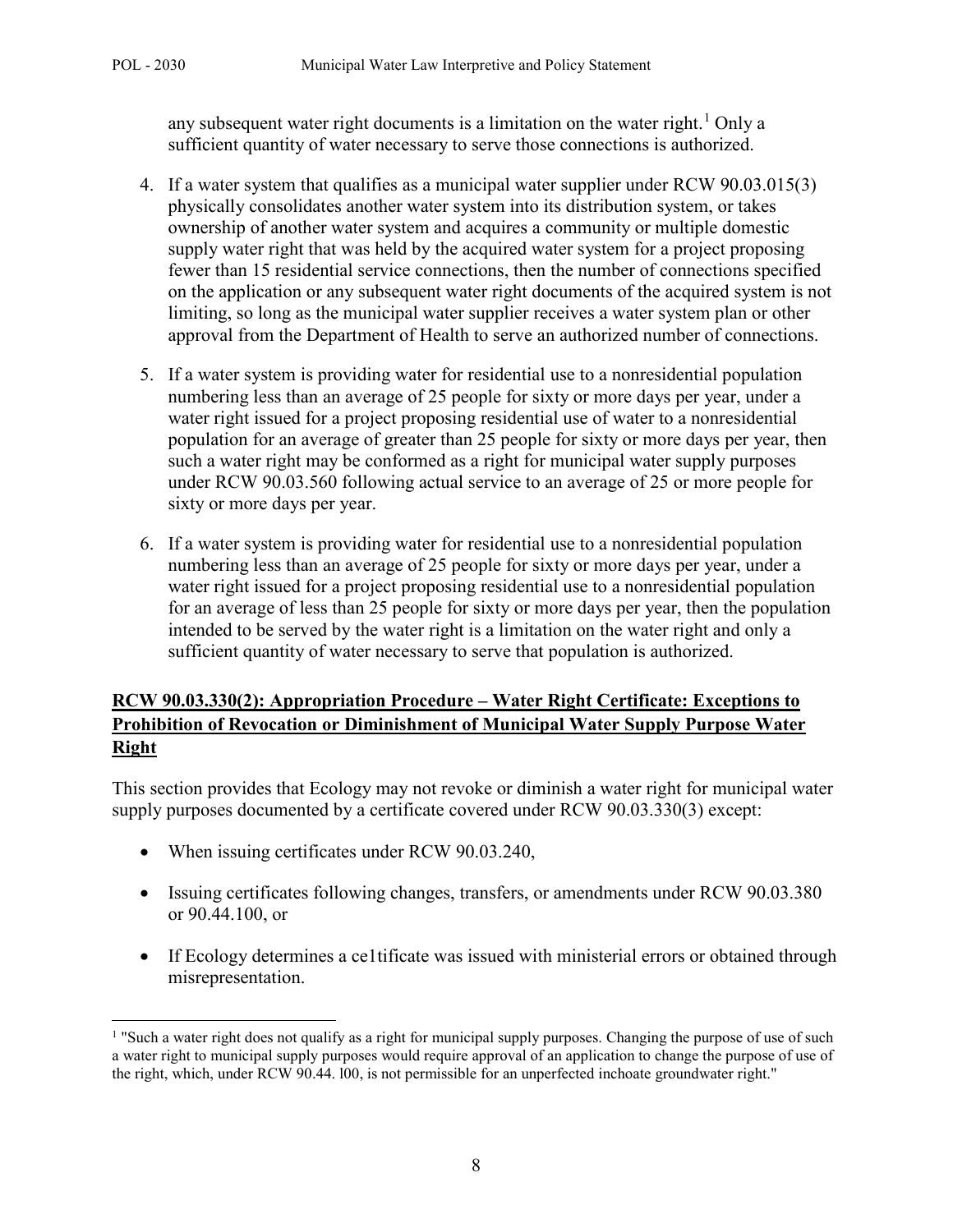- 1. Apart from the exceptions listed in this section, Ecology cannot rescind or diminish a certificate for municipal water supply purposes and/or revoke a ce1tificate to permit status.
- 2. A certificate for municipal water supply purposes may be revoked or diminished if the revocation or diminishment results from a general adjudication of water rights in superior court conducted pursuant to RCW 90.03.110 - 245.
- 3. When processing an application for change, transfer, or amendment of a water right documented by a certificate covered under RCW 90.03.330(3), Ecology may revoke the certificate, or issue a certificate for a quantity less than that on the original ce1tificate. Revocation or diminishment may occur based on:
	- The tentative determination of validity and extent of the water right,
	- To prevent impairment of other existing water rights, or
	- To prevent detriment to the public welfare (for ground water changes under RCW 90.44.100).

[See RCW 90.03.330(3), below, for discussion relating to tentative determination of validity and extent.]

- 4. Upon determining that a certificate for municipal water supply purposes has been issued with ministerial errors, Ecology may revoke the certificate and issue a superseding certificate containing modifications only to the extent necessary to correct the ministerial errors.
- 5. Upon determining that a certificate for municipal water supply purposes has been issued through misrepresentation, Ecology may revoke the certificate and issue a superseding certificate containing modifications only to the extent necessary to correct the misrepresentation.

### **RCW 90.03.330(3): Appropriation Procedure - Water Right Certificates**

This subsection provides that water rights for municipal water supply purposes documented by certificates issued prior to September 9, 2003 with maximum quantities based on system capacity (known as "pumps and pipes" ce1tificates) are "rights in good standing."

1. "Pumps and pipes" certificates were issued based on the system capacity measure, rather than on the basis of actual beneficial use. These water rights include inchoate quantities that have not yet been exercised. See Department of Ecology. Theodoratus, 135 Wn.2d 582,957 P.2d 1241 (1998). Such rights may continue to be exercised to serve new growth. Ecology is not authorized to revoke or diminish water rights for municipal supply purposes documented by such "pumps and pipes" certificates, except under the circumstances set forth in RCW 90.03.330(2), discussed above.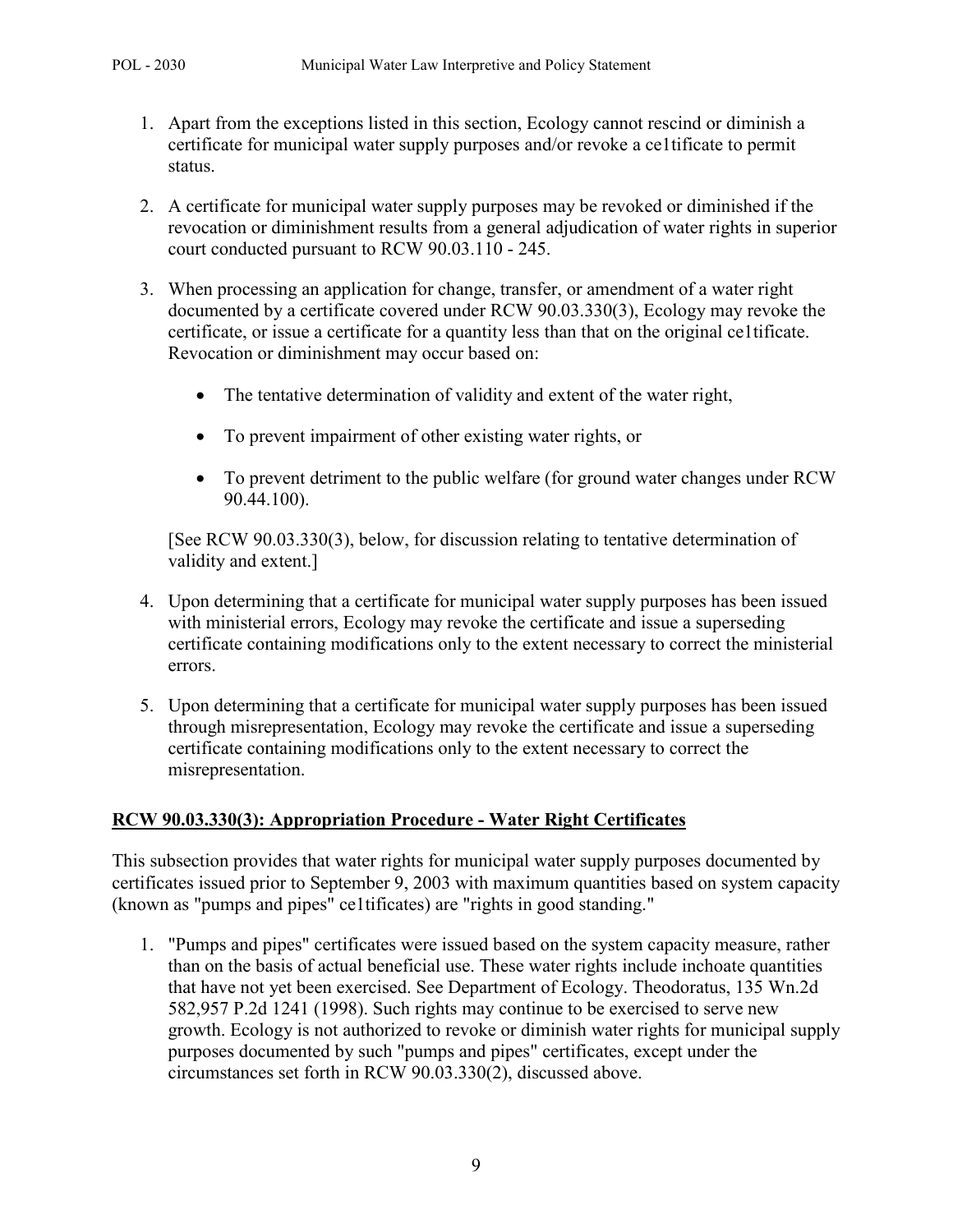l

2. RCW 90.44.100 authorizes changes of points of withdrawal and places of use for inchoate ground water rights. In the context of exceptions provided under RCW 90.03.330(2), such as when a conservancy board or Ecology evaluates an application for change or transfer of a water right documented by a "pumps and pipes" certificate and must perform a tentative determination of the validity and extent of the water right, an assessment must be performed to determine whether any of the inchoate quantity specified in the certificate remains valid. This requirement is based on the proposition that by including the term "in good standing" for such certificates, the Legislature intended that holders of such rights would still have to meet other water law principles, such as reasonable diligence in project development, to keep the rights in good standing.

In assessments under RCW 90.03.330(2), to determine if inchoate quantities remain in good standing, the conservancy boards and Ecology will consider at least the following parameters:

- a. The original intent described in water right documents, including the nature of the project that the applicant sought to pursue through issuance of the permit;
- b. Whether the water right holder has exercised reasonable diligence to complete the project sought to be developed through the water right,<sup>[2](#page-9-0)</sup> and
- c. Whether or not approval of the change would be contrary to the public interest. Public interest analysis can involve consideration of whether the proposed change or transfer is speculative in nature. As an example, evidence of speculation could be no continued involvement by the selling municipal water supplier in the water use served by the receiving entity. Additional evidence could be no discussion or rationale for the transfer indicated in planning documents, such as a water system plan.

Inchoate portions of water rights for municipal supply purposes found to be in good standing through this assessment (mentioned above), are eligible for change or transfer. This approach may, among other things, allow for the inchoate portion to be transferred to another municipal water supplier, or integrated into a regional water system.

For inchoate surface water rights, the additional requirements in RCW 90.03.570 must be met before changes and transfers may be approved. Further, RCW 90.03.380 and 90.44.100 authorize changes and transfers of perfected surface and ground water rights for municipal supply purposes when the criteria of those statutes are met.

<span id="page-9-0"></span><sup>&</sup>lt;sup>2</sup> RCW 90.03.320 provides guidance on factors to consider when evaluating whether a water right permittee has exercised reasonable diligence.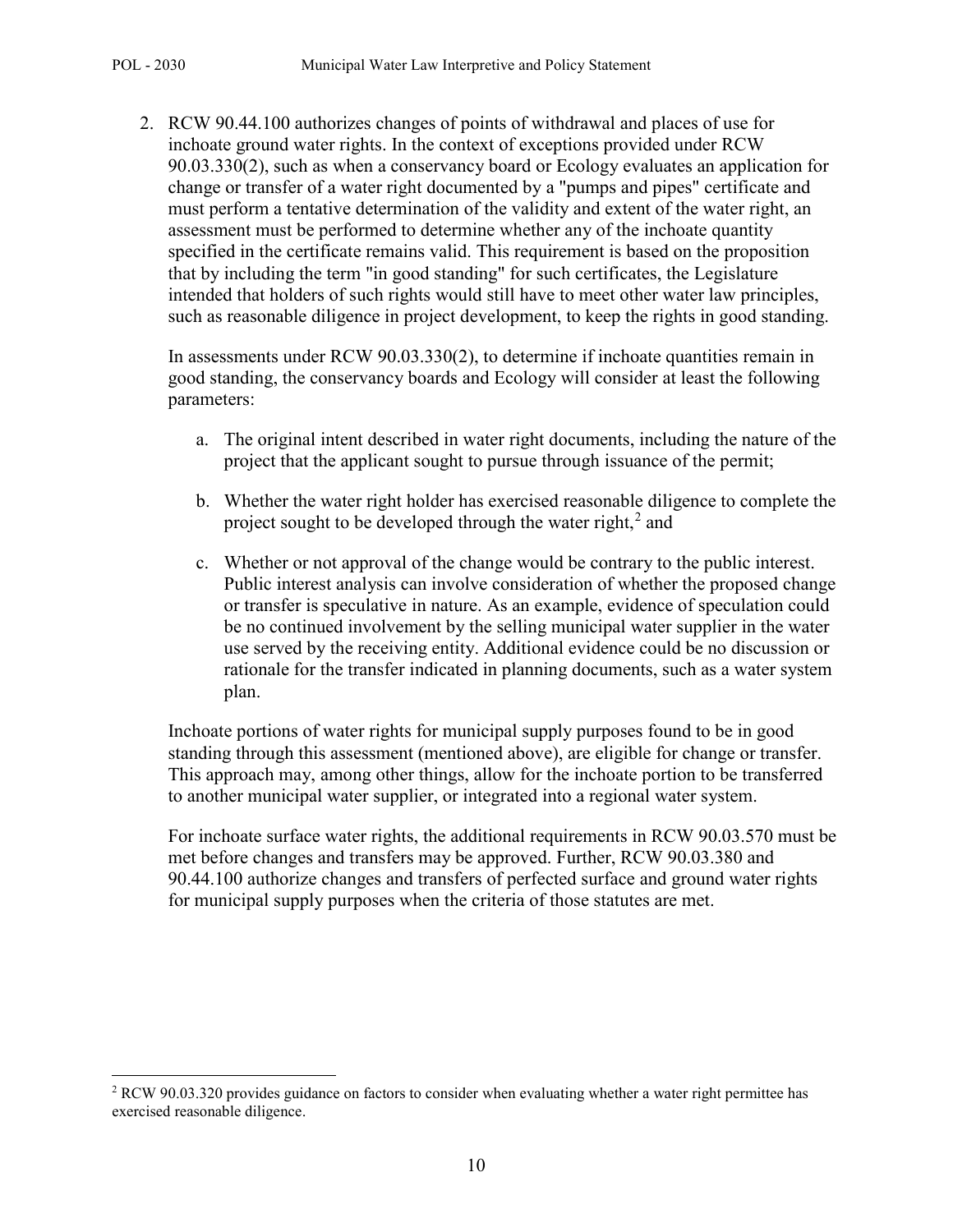#### **RCW 90.03.330(4): Issuance of Certificates - Beneficial Use Requirement**

This section requires that for water rights represented by permits, after September 9, 2003, water right certificates may only be issued that document maximum quantities based on actual beneficial use of water.

- 1. Ecology will issue certificates, upon proof of appropriation by permit holders, based only on actual beneficial use of water, rather than system capacity. Such certificates will not include quantities of inchoate water.
- 2. Ecology will consider a permit holder's request to split a partially developed permit by issuing a certificate for the developed portion and issuing a superseding permit for the inchoate portion with a development schedule. The permit holder must demonstrate reasonable diligence in working toward full development.
- 3. In reports of examination authorizing changesand transfers of water rights for municipal supply purposes, Ecology may specify development schedules. The schedule may include an estimated date of final development. Extensions may be granted as described in Ecology Policy POL-1050. Upon completion of development, Ecology will issue superseding water right certificates.

# **RCW 90.03.386(1): Coordination between Department of Health and Department of Ecology**

This section requires coordinated review and approval procedures to ensure compliance and consistency with water system plans/small water system management programs. Ecology and the Department of Health developed a Memorandum of Understanding (MOU) to outline the agencies' roles and responsibilities.

<http://www.ecy.wa.gov/programs/wr/rights/Images/pdf/SignedDOHMOU5107.pdf>

# **RCW 90.03.386(2): Place of Use and Determinations of "Not Inconsistent" with Specified Local Plans**

This section provides that a municipal water supplier's authorized place of use on its water right or rights can change to its current service area, provided that:

- A planning or engineering document describing the service area has been approved by the Department of Health;
- The municipal water supplier is in compliance with the terms of its water system plan or small water system management program; and
- The alteration of the water right place of use is "not inconsistent" with other local planning documents (see section 5(2) of Municipal Water Law Agency Responsibilities Outline - June 23, 2006 created by DOH and Ecology relating to implementation of this section. http://www.ecy.wa.gov/programs/wr/rights/Images/pdf/mwl 62306 fnldrft.pdf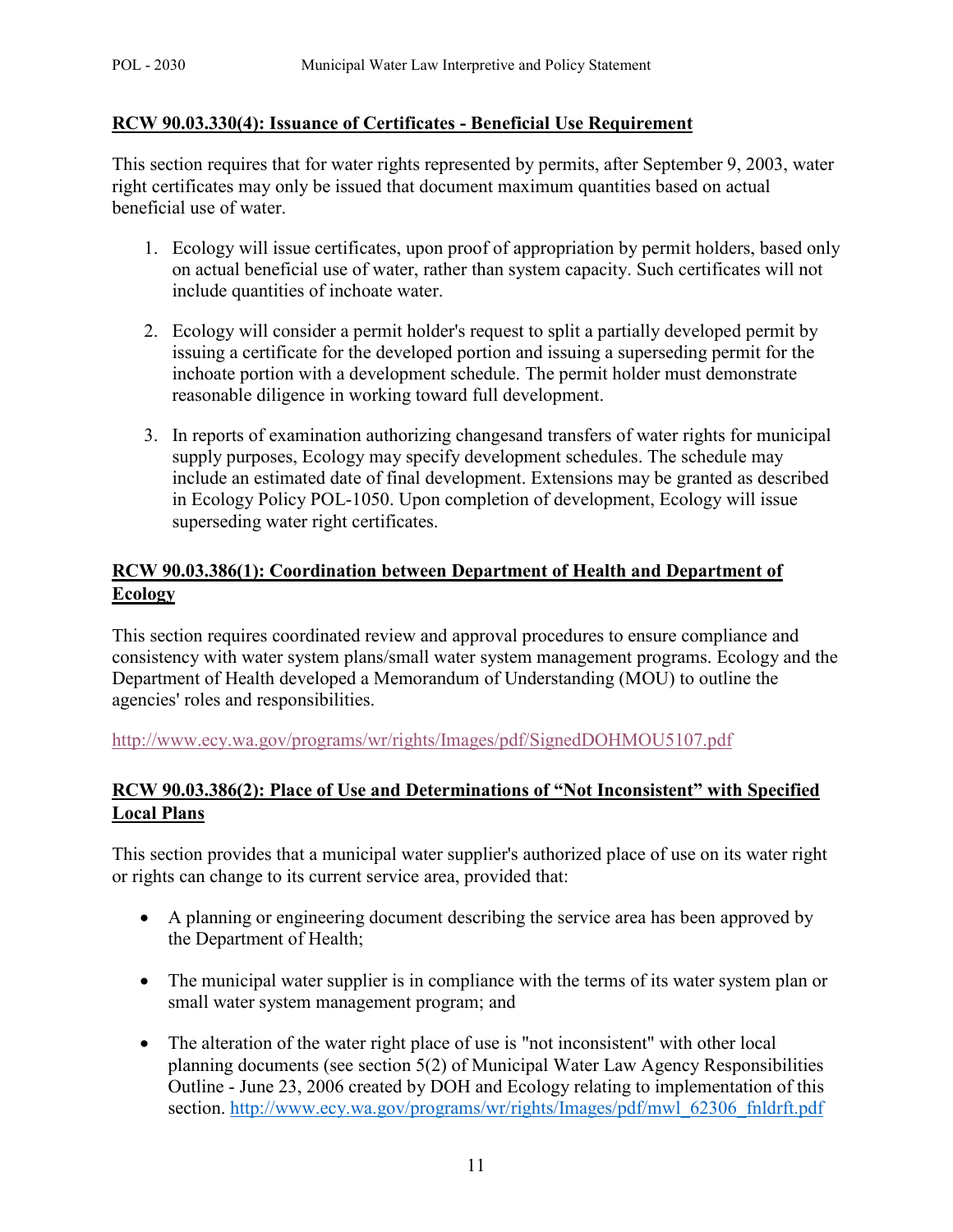Ecology and the Department of Health included detailed implementation and coordination information from this document into an MOU that outlines the agencies' roles and tasks.

[http://www.ecy.wa.gov/programs/wr/rights/lmages/pdf/SignedDOHMOU5 l 07.pdf](http://www.ecy.wa.gov/programs/wr/rights/lmages/pdf/SignedDOHMOU5%20l%2007.pdf)

# **RCW 90.03.386(3): Water Conservation as a Part of an Approved Water System Plan / Small Water System Management Program**

This section describes the responsibility for a municipal water supplier to implement a water use efficiency/water conservation program. It directs Ecology to consider such implementation when considering development schedules for municipal water supply rights.

- 1. Ecology supports the Department of Health's rule on water use efficiency/water conservation for municipal water suppliers. Ecology generally intends to be consistent with the Department of Health's water conservation requirements, but believes there may be exceptions when more stringent requirements may be necessary.
- 2. Ecology has statutory mandates to encourage conservation and eliminate waste. In some cases, Ecology may base water allocation decisions on conservation criteria more stringent than those in the Department of Health's rule. Such instances may include, but are not limited to:
	- Evaluations of applications for water right permits under RCW 90.03.290,
	- Waste of water determinations under RCW 90.03.005,
	- Coordination with watershed planning efforts under Chapters 90.54 and 90.82 RCW,
	- Drought permitting under Chapter 43.83B RCW,
	- General adjudications of water rights, or
	- Settlements of administrative appeals and court cases.

Many factors could come into play when making the determination for more stringent conservation requirements. Ecology will address these instances on a case-by-case basis.

For example, Ecology could require more stringent conservation measures when issuing a new water right permit authorizing a withdrawal from a watershed with instream flows established by rule. In its decision, Ecology could determine that water is not available, or that it would impair other existing water rights or be contrary to the public interest, to allow water use at a level that would be allowed under the DOH rule. With proper mitigation and a requirement to conserve additional water over what the DOH rule might require, Ecology could be able to approve the application and issue a permit.

- 3. In its review of water system plans and related documents, Ecology might comment on those areas within its jurisdiction, including those listed above in number 2.
- 4. When Ecology believes it must be more stringent than DOH's water use efficiency rules, Ecology will consult with DOH before imposing more stringent conditions.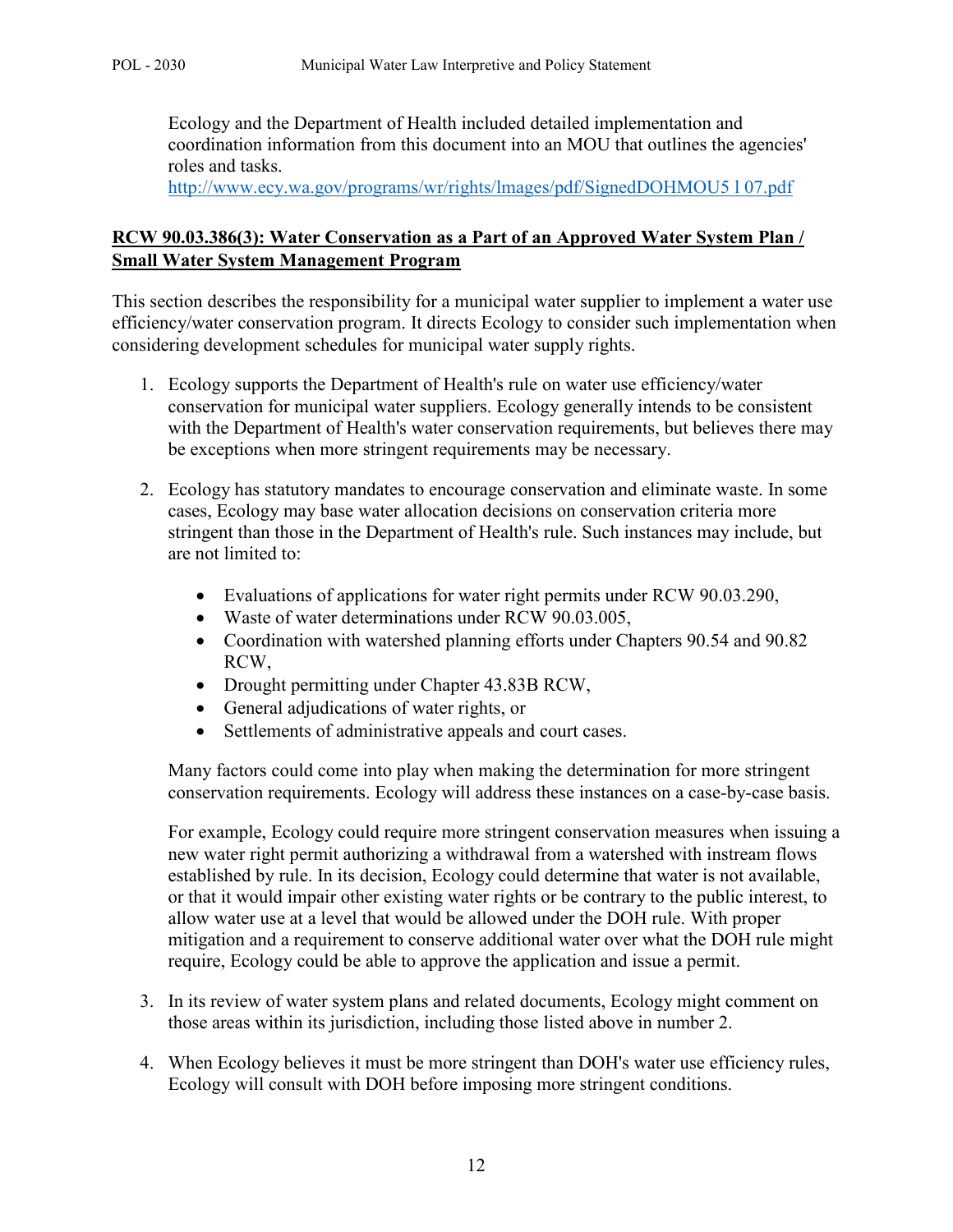5. Ecology policy POL-1050 provides guidance on the agency's criteria for extending development schedules for all water rights, including those for municipal water supply purpose. Under this policy, Ecology may require additional conservation provisions and conditions at the time of a permit extension for a municipal water supply purpose right. See the policy at: [http://www.ecy.wa.gov/programs/wr/rnles/images/pdf/poll 050r.pdf](http://www.ecy.wa.gov/programs/wr/rnles/images/pdf/poll%20050r.pdf)

# **RCW 90.03.550: Municipal Water Supply Purposes - Beneficial Uses**

- 1. Beneficial uses of water under a municipal water supply purposes water right may include water withdrawn or dive1ted under such a right and used for:
	- Uses that benefit fish and wildlife, water quality, or other instream resources or related habitat values;
	- Uses that are needed to implement environmental obligations called for by:
		- o A watershed plan under Ch. 90.54 RCW or Ch. 90.82 RCW,
		- o A federal habitat conservation plan,
		- o A hydropower license of the federal energy regulatory commission, or
		- o A comprehensive irrigation district management plan.

### **RCW 90.03.560: Municipal Water Supply Purposes - Identification**

"Conforming Documents" and Municipal-Water Right Changes and Transfers. Water rights meeting the definition under RCW 90.03.015 are for municipal water supply purposes. The water right documents can be conformed to correctly identify the purpose of use.

- 1. A "conformed water right" is one in which water right documents have been amended by the department to properly indicate it is for municipal water supply purposes. For a qualifying right, this can occur during the process of changing some other attribute of the water right under RCW 90.03.380 or 90.44.100. This can also occur when a municipal water supplier requests a correction of the listed purpose of use, pursuant to this section and not just during a change or transfer.
- 2. Purposes of use that can be conformed to a municipal water supply purpose generally include those identified in RCW 90.03.015 and RCW 90.03.550.
- 3. A municipal water supplier can hold or acquire water rights for non-municipal purposes (e.g. agricultural irrigation and daily purposes of use). However, these rights may not be conformed to a municipal water supply purpose of use under this section. They must undergo a purpose of use change under RCW 90.03.380 to become municipal purpose rights.